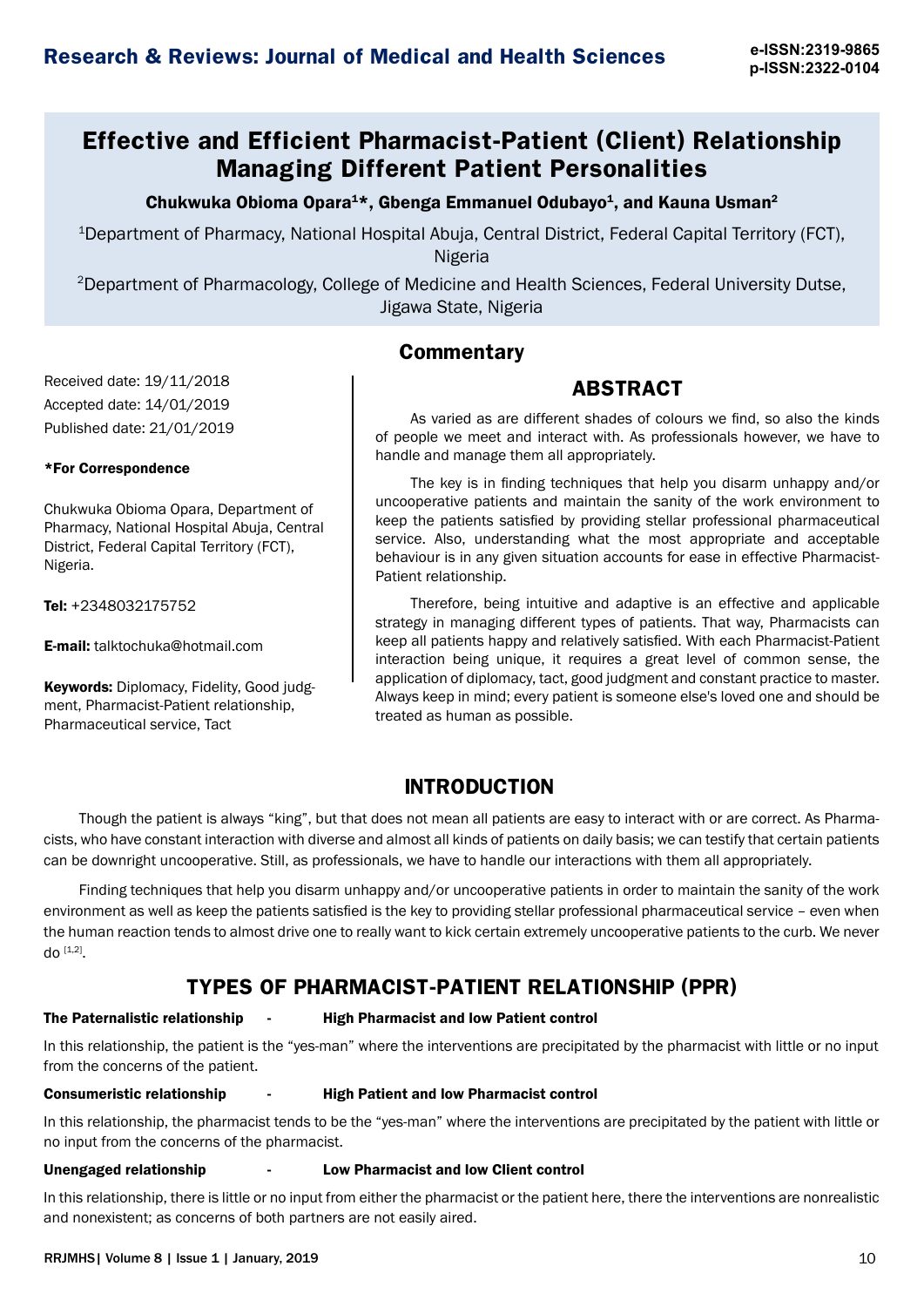Collaborative relationship - High Pharmacist and high Client control

This is the most ideal relationship control. Here, both the concerns of the pharmacist and the patient are equally and easily aired and the course of intervention mutually agreed upon and adopted.

### **OBJECTIVES**

The dynamic Nigerian pharmacy practice and the kind of patient mannerisms with their expectations as encountered by Nigerian pharmacists in effort to provide a stellar pharmaceutical service resulted in the idea to write this commentary. Despite the unique demands of respective patients, responsible provision of drug therapy in Nigeria set us apart from other pharmacy practices around the world. This commentary was written in order to:

- •To give insight on the ways to achieve effective Pharmacist-Patient relationship
- •To show that certain communication skills can be learned and adopted
- •To highlight ways to surmount challenging interpersonal interactions faced by health professionals.

### **ESSENTIAL PHARMACIST-PATIENT RELATIONSHIP TOOLS**

Tact and diplomacy are vital communication tools needed to aid effective and efficient communication during pharmacistpatient interactions. While attempting to be persuasive or assertive especially during patient interaction, the act of negotiation and the appropriate application of tact and diplomacy can lead to an improved relationship and interpersonal interaction with patients. This is a way to build and develop mutual respect, which in turn can lead to more beneficial outcomes with less difficulty or stress in these interactions and communication [3,4].

Tact means a ["keen](https://www.merriam-webster.com/dictionary/keen#h1) sense of what to do or say in order to maintain good relations with others or avoid offense" or "skill and sensitivity in dealing with others or with difficult issues" [3-5].

#### In the words of Sir Isaac Newton, "Tact is the art of making a point without making an enemy."

Diplomacy refers to the "skill in handling affairs without arousing [hostility](https://www.merriam-webster.com/dictionary/hostility)" or "the art of dealing with people in a sensitive and tactful way" [3-5].

According to David Frost, "Diplomacy is the art of letting somebody else have your way"  $[3]$ .

### **USAGE OF TACT AND DIPLOMACY**

Tact and diplomacy are skills used in interpersonal interactions and they are centered on a good understanding of other people and their situations. Also, using them requires being sensitive to the opinions of people, their beliefs, concerns, ideas and most importantly their feelings [3].

In effort to be assertive or reflect your own ideas in communication, effective use of these skills demands that the communicator is able to convey information in a delicate and well-meaning manner without arousing an ill feeling or awkwardness. This is achieved in the manner the communicator accurately perceives the emotions and thoughts of the listener and responds to the concerns or objections of the listener at any given time  $[3,4]$ .

"All people and all communication situations are unique and require a level of common sense, good judgment and constant practice". In diverse situations, the following added skills are employed to make use of tact and diplomacy effective [3].

- •Listening attentively: The Pharmacist does not need to just talk all through an interaction, there is need to be able to listen to not just the response from the patient but also how the response is conveyed in order to understand, and react in the most appropriate manner [3,4,6].
- Having emotional intelligence: It usually requires people with a higher level of emotional intelligence to more naturally apply tact and diplomacy in a communication session. Emotional intelligence being a measure of how well one partner (in this case the Pharmacist) understands the emotions of the patient and the emotions of others [3,4].
- Showing empathy: To further buttress emotional intelligence, showing empathy is the Pharmacist's ability to see the world or situation from the perspective of the patient  $[3,4]$ .
- Being assertive: The act of assertion while applying tact and diplomacy is often to influence or persuade others to think, behave or act in a certain way, in some cases even to come to an agreement about a point of view [3,4].
- Building rapport: When it comes to rapport building, it is closely related to tact and diplomacy as well as good manners and emotional intelligence are. Being able to communicate well with patients and having a great sense of understanding of their persona  $[3,4]$ .
- Being polite: Professionalism considers that the cultural differences, view-points and choices of the patient and others are kindly respected. It also requires as a matter of importance that courtesy is shown in interpersonal relationships and being [3,4].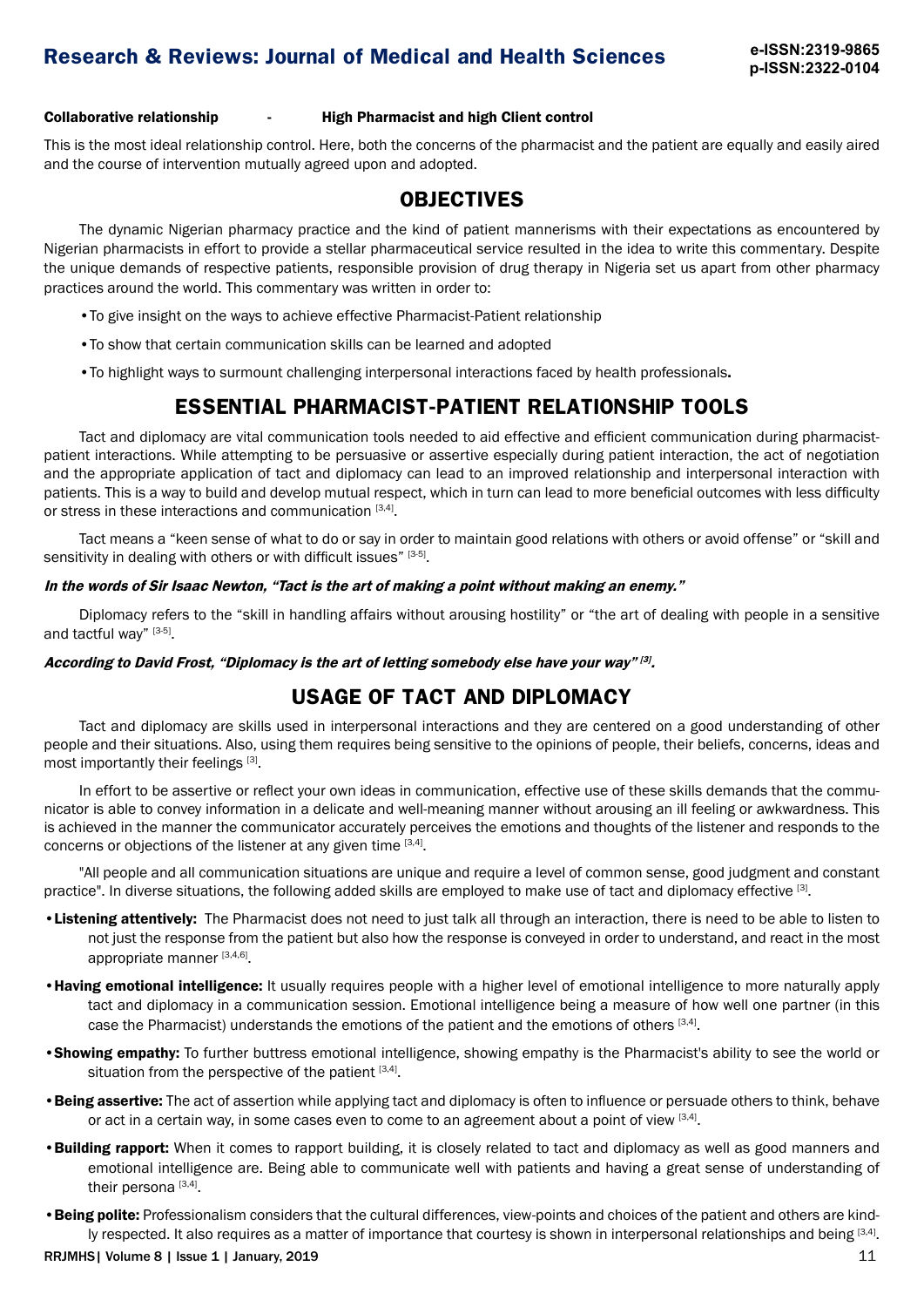# **Research & Reviews: Journal of Medical and Health Sciences e-ISSN:2319-9865**

Understanding what the most appropriate behaviour is in any given situation can be dicey or problematic; as a result of the generally unpredictable nature human relations, interaction and communication [2-4].

Sometimes in Pharmacist-patient relationships, the most appropriate course of action may be to withhold your opinion. It may also be relevant to introduce an idea, or favored outcome, in such a manner that the other patient can take ownership of it. Furthermore, it may be best to take a direct stance about a vital decision, stating exactly what you want and how you intend to achieve it in partnership with the patient without compromising the fidelity of the intended message [3,4,6].

#### THE GOALS OF AN EFFECTIVE AND EFFICIENT PHARMACIST-PATIENT RELATIONSHIP (PPR)

- To improve the quality of care
- To improve clinical outcomes
- To improve medication adherence
- To reduce health care cost
- To reduce occurrence of drug therapy problems especially adverse drug reaction

#### STRATEGIES TO AID APPLICATION OF TACT AND DIPLOMACY IN PHARMACIST-PATIENT RELATIONSHIP

• When you are planning a potentially difficult conversation or interaction you should first focus on the end gain; keeping in mind what you want to achieve; always think about the reasons for your actions. Try to set aside your personal opinions and think about the valid facts surrounding the intervention or situation at hand  $[4,6]$ .

• Anticipate what and where the objections may arise from patient; carefully think over your answers to their valid concerns; the Pharmacist should demonstrate that the opinions or arguments of the patient have been duly considered [4].

•Do not take anger, aggression or stress into an interaction: As much as you can, Pharmacist should try to remain calm keeping an open mind in all patient interactions. Find out the facts, and reasons behind such patient actions. Also, try to clarify why such reactions were made possible or not before putting forth a reaction [4].

• Once again, while communicating make effort to listen to what the patient has to say; Look out for non-verbal communication signals as can be detected in their body language and their tone of voice. This can help the Pharmacist understand their concerns and message been passed. With hold your own opinions and ideas until you have had opportunities to understand and make sense of the patient's point-of-view. Then carefully plan your responses to address properly the feedback been received [4,6].

• Learn to Negotiate: If what the intervention seeks is in conflict with the patient's expectations and ideas, then discussions on how sacrifices can be made should result. This is to achieve a better outcome for both of you moving forward, as mutual sacrifice is usually perceived more favourably and acceptable than one-sided sacrifice. As such, Pharmacist should aim for a "win-win" situation where both the Pharmacist and patient are happier [4].

• Strengthen your points by offering time-lines to when the beneficial effects of the intervention you propose would most likely be being reached; Here, Pharmacist has to be precise in giving dates, facts and figures. Favouring fact and logic over personal opinion. Have something drawn out or written in advance, if it helps gain patient conviction [4,6].

•Instead of directly voicing your opinion, turn your statements into questions if possible. Transform your statement into questions for the patient to think about: This simple act not only leads patients to discuss the benefits of the interests you may have, it also gives room for the patient to think along the same line as the Pharmacist. This is an effective approach that helps your partnership and collaboration overcome problems and achieve much more. This is particularly useful in cases where you are not entirely certain of the outcome. In this strategy, both partners should make room for beneficial changes and surprising positive results would usually emanate from it [4,6].

•It is important to note that if the interaction or conversation gets too heated than expected, try to give yourself room to respond in a manner that help rather than inflame or escalate the situation: If you notice yourself at some intense moments giving in to confrontation or negative reaction: take a breather and give yourself time you cool off. Kindly excuse yourself from the situation or call on another colleague to take over the interaction when possible. Again, inform the patient that you would need to think about what they have just said, rather than feel obliged to respond immediately [4].

### **MANAGING DIFFERENT PERSONALITIES**

Individuals have different personalities, though there may be similarities among some. Pharmacists must therefore know how to identify each patient's personality and adapt accordingly to ensure and maintain a smooth interaction [4].

This article identifies and classifies certain different types of patient's personalities a Pharmacist might encounter and gives some tips on ways of effectively communicating or interacting with them.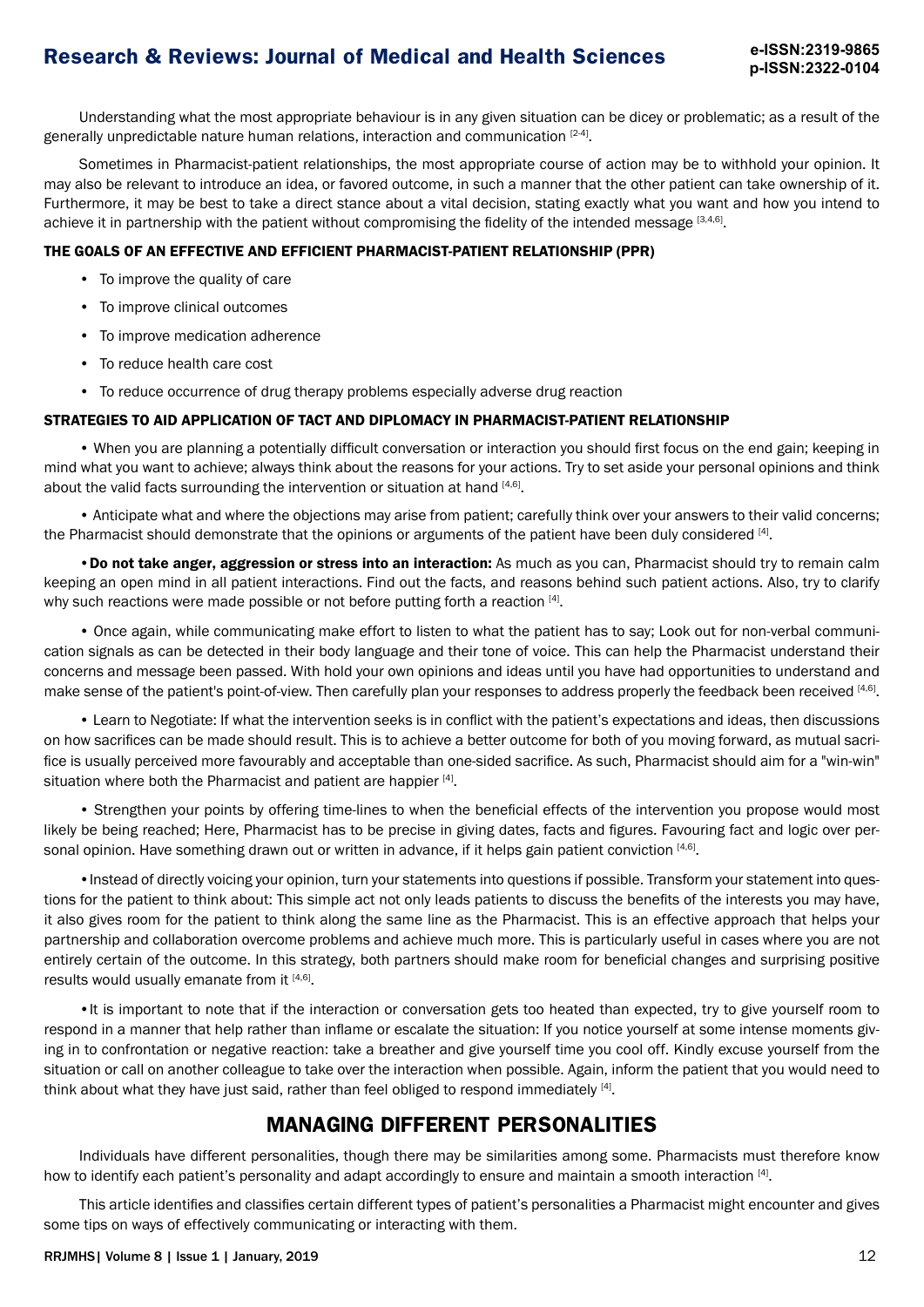#### The irate/aggressive patient

Known for their anger they most likely explode and start fuming on or even before your interaction or encounter with them. Irate patients are among the most common patients you will encounter. This is because the Pharmacy gets to be the one the last (if not last) points of call for each patient. While some only get aggressive at the start of an interaction, others are only aggravated with every unanswered query and can get more increasingly annoyed and easily transfer their aggression [1,4]. Added to their aggression and quick temper, these types of patients are highly critical, rude, arrogant and impatient. In some cases they can become both verbally and/or physically abusive.

The irate/aggressive patient believes that their demands and needs supersede everybody else's. Little wonder; they do not appreciate been kept waiting. Thus, they demand to be served NOW! Irrespective of their gender, they scream, complain and use intimidation tactics to get what they want  $[1,4]$ .

#### How to manage the irate/aggressive patient

The best key to interacting with this kind of patient is to remain calm throughout the interaction. Do not let your own irritation and impatience take over the conversation, always respond in a manner that soothes the patient. Also, assure the patient that you know how best to solve the problem, and then provide a solution as soon as you can  $[1,7]$ .

Sometimes your explanations do not really matter to these type patients, please save it for another. And they do not bother themselves about who is right or wrong because they have a sense of entitlement. They come across most times as arrogant, rude and impatience making it impossible for them to listen or comprehend what others has to say; listening to the sound of their voice alone. Always try to avoid actions that tend to escalate the situation  $[1,7]$ .

Furthermore, another good way to handle an irate patient, especially when there is a wrong doing on their part, is to calmly and confidently apologize for the 'confusion' or 'misconception', point out the said error they have committed and tell them that you are willing to solve the problem if they calms down and tells you exactly how you can help.

In all cases, always maintain eye contact with the aggressive patient at all times. It shows them that you are not buying into their antics.

Do not ever join an irate patient in a shouting match or try to match their aggression. Respond politely to them without raising your voice and never take their insults and criticisms too seriously or personally. It is your responsibility to remain calm and 'sane' while the "bully" rages on  $[1,7]$ .

If in the end, your attempts to manage the situation fail, politely declare your exit from the situation or call on another colleague if any to take over and move on for the time been. The Pharmacist can try to reach out to them at another time, when they may have calmed down. 'Converted irate patients' usually become very loyal ambassadors of your services [1,7].

#### The talkative patient

Talkative patients are one of the frustrations and one of the causes of time-wastage of a service point's efficiency and productivity, as they tend to slow down interactions. These types of patients tend to buzz on about topics unrelated to the issues they have come to tackle. This is because conversations with them take too long; that you may have to keep other queued patients on hold for far longer than expected. Consequently, the Pharmacist would most likely delay and even loose the opportunity to help other patients [1,7].

### How to manage the talkative patient

There is a need to always maintain control over interactions with chatty patients, focus on the reason(s) why these patients have come. Should the conversation digress in either way from the topic, politely redirect the discussion back to the main issue(s) being tackled, quickly attend to them and move on to other patients. Don't forget to bid them good bye [1,7].

#### Mr & Mrs 'No boundaries

These are patients who would call you up on a 'Sunday morning', while you are on vacation or at a seemingly 'ungodly' hours to discuss a matter that is neither very important nor an emergency  $[1,7]$ .

This type of clients does not respect boundaries of any kind and expects the Pharmacist to respond to their requests immediately and at any time. It does not matter what time of the day it is or over the holidays, they just have to contact the Pharmacist. They would call at the oddest of times if that does not suffice they would result to sending the Pharmacist email or texts messages [1,7].

Mr & Mrs 'No Boundaries' is the type of patient that intrudes and invades your personal space, private life and leaving you feeling all overwhelmed and swarmed  $[1,7]$ .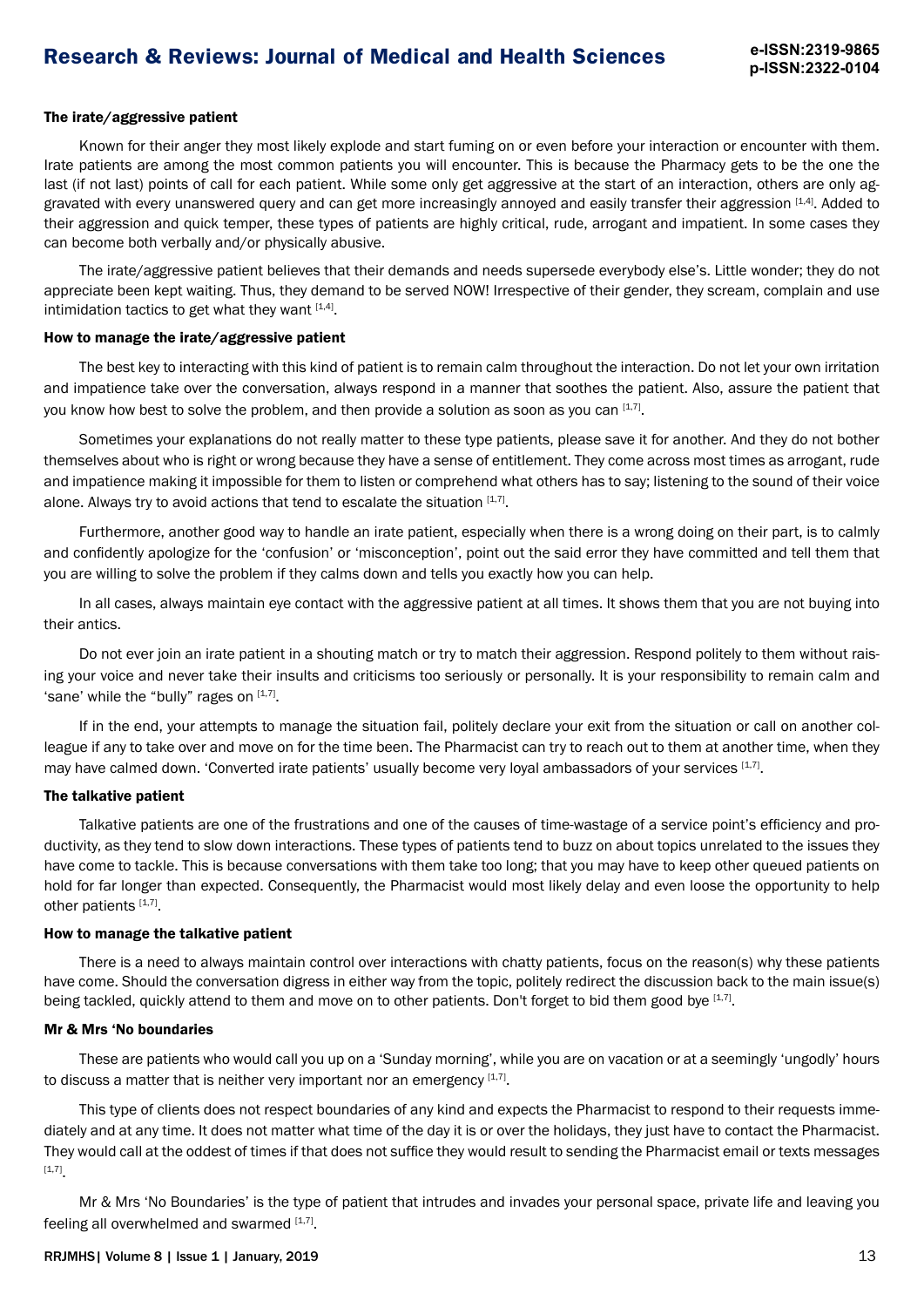# **Research & Reviews: Journal of Medical and Health Sciences e-ISSN:2319-9865**

#### How to manage the 'No boundaries

When you suspect that a patient falls into this category, it is usually best to clearly explain and define your boundaries [1,7].

Take for example, the Pharmacist could state clearly and politely while giving out his/her contact when he/she is available to be contacted and when he/she is not available, always never forget to give room for an emergency.

Many a times, these types of patients may ignore and flout the stated boundaries and try to contact you; never mind, do not take it personal and keep calm. When this happens, learn to enforce the boundaries by your behaviour rather than with direct confrontation – only respond to that text or email by time you have stated  $[1,7]$ .

Also when they eventually call, intelligently and politely calm their agitations and give them whatever feedback by the time you have stated especially when it is not an emergency. If not done this way, they would swarm and tend to overwhelm you with requests from all corners [1,7].

#### The "know it all"/mistaken patient

This type of patient always insists that they know more than you do, chances are there that they seem to know something thing about everything, including the service you render but in fact, they may be misinformed. So be careful to avoid being misled. When a solution is given to them, they might not believe you immediately. This makes it harder for the Pharmacist to manage them  $[1,7]$ .

This type of patient can be especially difficult to deal with because you cannot really tell what they want. In their effort to showcase their knowledge and centralize attention on themselves, they could come off as highly critical and rude; they also, like the sound of their own voice and can be egotistic. They tend to talk a lot and always want to dominate the interpersonal interactions and conversations  $[1,7]$ . Please don't fall for it.

#### How to manage the "know it all"/mistaken patient

Managing this type of patient can be especially easy and interesting, if the Pharmacist knows how to.

Be careful not to come off as high handed, superior and mighty. Also, never argue with this type of patient as you may end up having extended arguments or resultant talks. And worse still, you may end up easily annoying them and/or hurting their ego [1,7].

Ordinarily customer service would advocate "an ego massage" Instead, understanding the gravity of an act of misinformation in pharmaceuticals, these patients need to be corrected and provided correct facts and information when there is need to; you may adopt a line like: "I understand your point, but (then give your own view)" Or "Wow, your knowledge has been insightful, however (then make your point)"  $[1,7]$ .

Always be polite and sincere as you explain to this patient how the interventions you recommend can help them especially achieve better outcomes.

As long as we try to keep their egos intact and give them the correct information, this kind of patient can become loyal and trusting in you as well  $[1,7]$ .

#### The elitist/aristocratic patient

Elitist patients do not like interfacing with the front-line staff of an establishment, because they believe that the problem(s) they are encountering or their concerns are too complex, delicate or too special for the front-line employees to manage. They also exhibit a sense of entitlement as shown when they insist to be attended to in a certain manner or by the supervisors or Chief-Pharmacists. Often time, after explaining things to them, you may hear them say, "I want to talk to your boss, supervisor or person in-charge or" instead of giving your recommended intervention a trial  $[1,7]$ .

#### How to manage the elitist/aristocratic patient

In managing this type of patient, always assert that you are qualified to help resolve their concerns; doing so in a polite manner. Especially where there is absolutely no need to solve a problem with a superior's or supervisor's intervention, inform them that it is not advisable to escalate the matter to a superior as you are able to appropriately handle it. Make sure, however, that you can thoroughly and appropriately address their concerns and issues and move on [1,7].

It is important to always know when to call on a superior  $[1,7]$ . When in doubt; always ask.

#### The nagging patient/"habitual complainer"

Patients in general complain. And this can be a good thing because complaints can serve as a very rich source of constructive feedback for an establishment  $[1,7]$ .

However, when a Pharmacist finds a particular patient who complains at every interaction – even about the pettiest of things – the Pharmacist may have a 'habitual complainer' on hand  $[1,7]$ .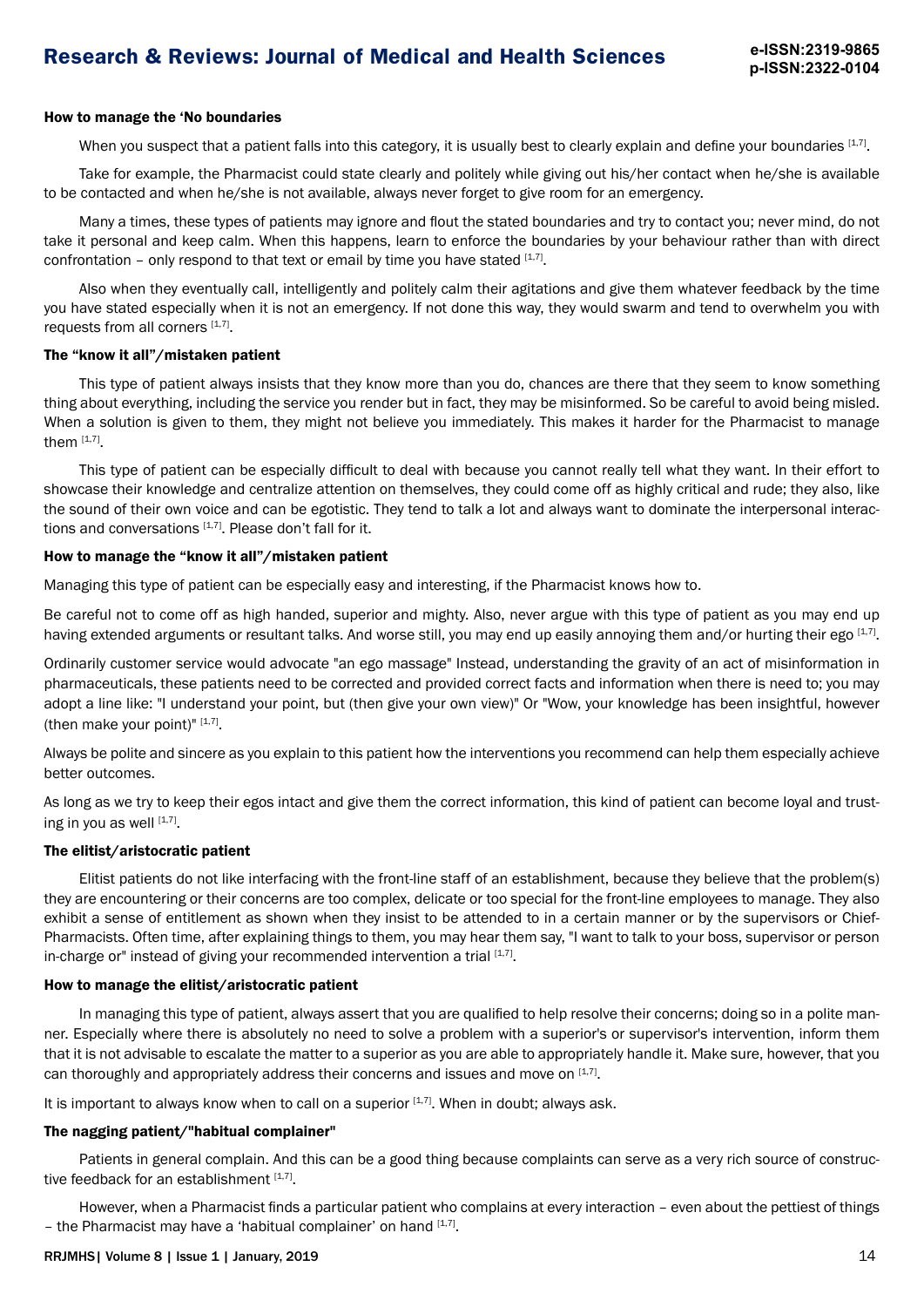# **Research & Reviews: Journal of Medical and Health Sciences e-ISSN:2319-9865**

These kind patients complain and nag about anything and everything. They can nag about your prices, the colour of your shirt, the layout of your office, and even the day's weather is not spared  $[1,7]$ .

For this patient type, nothing is ever good enough or going to ever be. That is why it can be almost impossible if not totally impossible to satisfy them  $[1,7]$ .

#### How to manage the nagging patient/"habitual complainer"

Though their complaints may seem to be harmless, the Pharmacist still needs to be very careful with the nagging patient/ habitual complainer because their attitude can exhaust and totally stress the Pharmacist out especially on a busy day [1,7].

Firstly, the Pharmacist needs to accept the fact that you cannot satisfy or please everyone. And our nagging patient/"habitual complainer" is one of those. Coming to terms with this fact will help the Pharmacist learn to limit himself/herself from going all out of their way to seek interventions in order to satisfy these types of patients every time [1,7].

This does not mean however that the agitations or concerns of the nagging patient/habitual complainer should be ignored. All the Pharmacist can do each time is to give the very best possible service  $[1,7]$ .

The Pharmacist should give them attention and let them know that they have been listened to. Never try to give in to the temptation of making excuses or finding an explanation to offer to their complaints. Simply assure them that their concerns and complains would be looked into and resolved as need be [1,7].

No matter what they say and how they say it, always respond calmly and nicely, and with a smile (if you can find one)  $[1,7]$ .

Again, when there are valid concerns, complaints and points that the Pharmacist thinks can/should be resolve; then action must be taken to do something about it. Finally, it is always a good strategy to make a quick note of all the valid concerns they ask for at a go and handle them at once. That way, the Pharmacist does not have to interface with them multiple times  $^{\rm [1,7]}$ .

#### The positive/pragmatic patient

This patient personality type is the best one there is. These are genuinely friendly patients who just want to get their problems, queries and concerns fixed or resolved. Patients with a sincere positive mindset often can be beneficial for any establishment. They usually serve as a valid source of feedback and can provide you genuine insights regarding your services and products. Their suggestions can help an establishment grow  $[1,7]$ .

These patients can be your brand's ambassadors as well. Just continually give the best service you can to them, take vital note of their concerns when aired and they would always appreciate that you did  $[1,7]$ .

It's important for Pharmacists to know how to manage patients with varying personalities efficiently and in varying situations, in order to ensure that interactions will go smoothly and effectively. Therefore, being intuitive and adaptive is an effective and applicable strategy in managing different types of patients. That way, the Pharmacist can keep all patients happy and relatively satisfied [1,6,7].

Bearing in mind that each Pharmacist-Patient interaction and situation is unique, Pharmacists require a great level of common sense, the application of diplomacy, tact, good judgment and constant practice to master them [1,7].

#### Attributes to build good pharmacist-patient relationship

- •Being an expert/professional
- •Being collaborative (with both patients and other professional colleagues)
- •Show solid work ethic
- •Exhibit strong moral character
- •Being patient oriented

### **CONCLUSION**

Being intuitive and adaptive is an effective and applicable strategy in managing different types of patients. That way, the Pharmacist can keep all patients happy and relatively satisfied.

Though there is room for improvement in our various pharmacy practices in Nigeria, always being professional in the responsible provision of pharmaceutical services would help us score even higher and achieve better outcomes subsequently.

With each Pharmacist-Patient interaction being unique, it requires a great level of common sense, the application of diplomacy, tact, good judgment and constant practice to master them. Always keep in mind; every patient is someone else's loved one and should always be treated as human as possible.